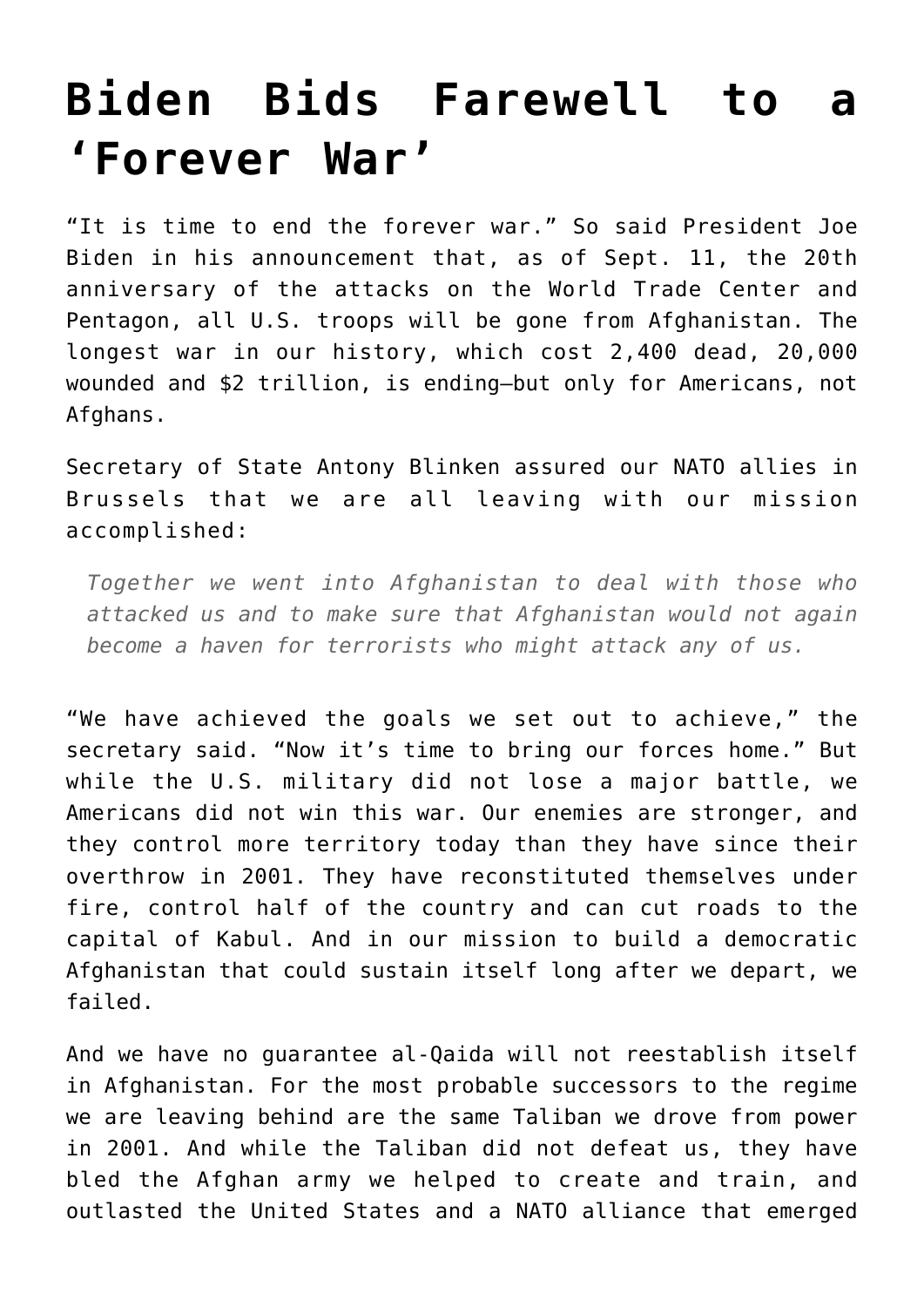victorious from a 40-year cold war with the Soviet Empire.

As we depart Afghanistan before summer's end, the 7,500 NATO troops there will be leaving with us. That this is viewed as no strategic victory may be seen from the reaction of those who most consistently supported the war, conservative Republican senators.

Said Majority Leader Mitch McConnell of Biden's announcement:

*"Precipitously withdrawing U.S. forces from Afghanistan is a grave mistake. … Foreign terrorists will not leave the United States alone simply because our politicians have grown tired of taking the fight to them."*

## Said Lindsey Graham:

*It is insane to withdraw at this time given the conditions that exist on the ground in Afghanistan. … A full withdrawal from Afghanistan is dumber than dirt and devilishly dangerous … President Biden will have, in essence, canceled an insurance policy against another 9/11.*

## Said the ranking Republican on armed services, Jim Inhofe:

*No one wants a forever war, but … any withdrawal must be conditions-based. Arbitrary deadlines would likely put our troops in danger, jeopardize all the progress we've made … lead to civil war in Afghanistan—and create a breeding ground for international terrorists.* 

But if we failed in Afghanistan, why did we fail? Our enemies, the Taliban, motivated by a religious faith many would call fanaticism, were more willing to sacrifice, suffer, fight, bleed, and die for longer than we or our Afghan allies.

The Taliban are Eric Hoffer's "True Believers." Also, it is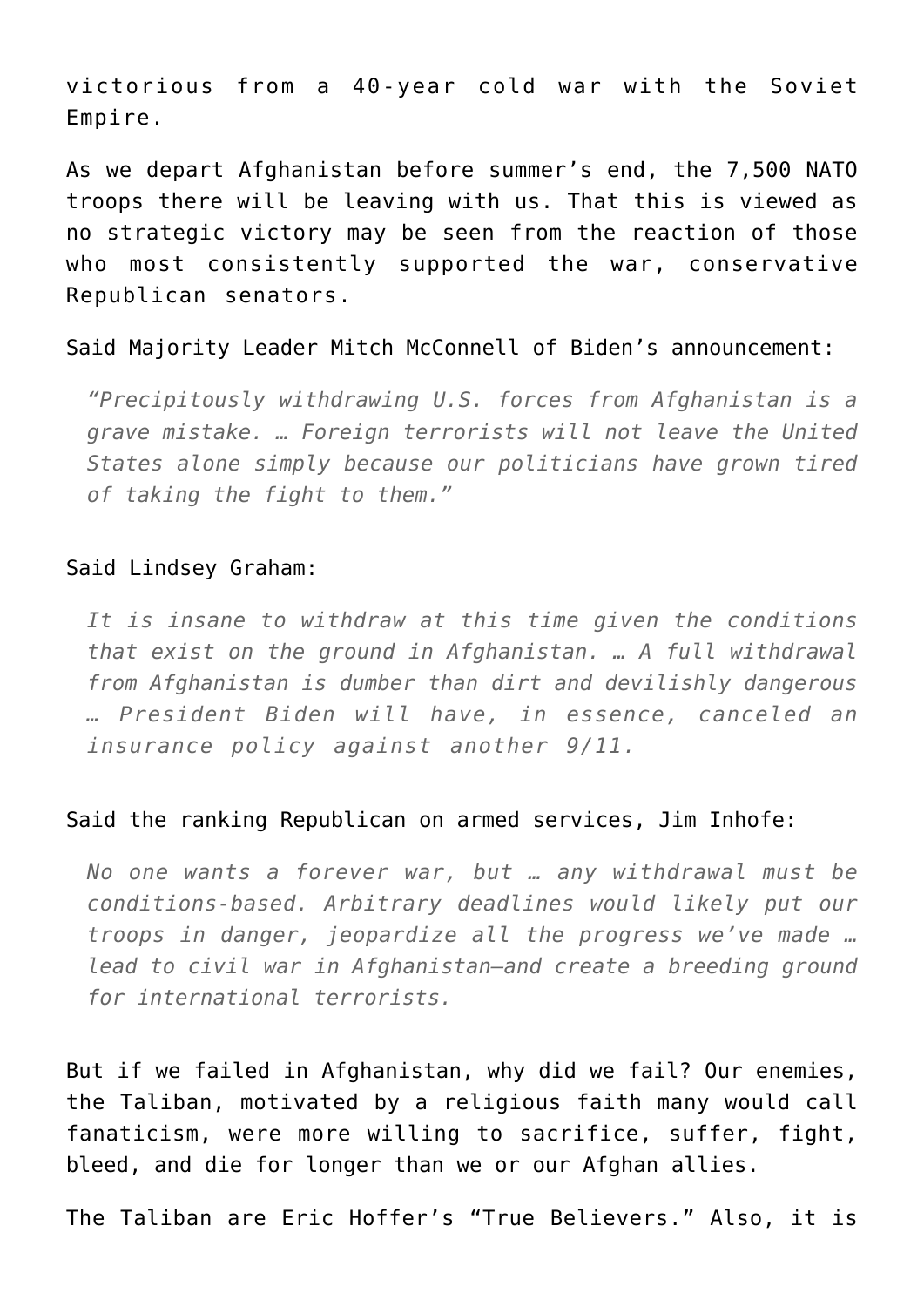their country, after all, not ours. It is everything to them, not so much to us. They are steeped in the traditional Afghan hostility to foreigners and hatred of those who come to their land to tell them how they should live and rule themselves. The Taliban captured the flags of anti-colonialism, nationalism, and Islamic fundamentalism.

There is talk that, should the Taliban topple the government, bring down the regime and engage in reprisals and atrocities, American troops might surge back in. My sense is no. When we go this time, we're gone for good. Like the Brits in the 19th century and Russians in the 20th, when we go, we will not return.

Yet, Afghanistan is only one of the "forever wars" into which our interventionists plunged us that have proven so ruinous to the republic. The greatest blunder came in 2003, when George W. Bush was persuaded by the neoconservatives to invade Iraq and covert that country into America's model democracy for the Middle East. Our 18-year struggle in Iraq following the invasion of 2003 has proven even most costly in lives and treasure than the war in Afghanistan.

After Iraq came the intervention in Syria's civil war to back rebels seeking to oust President Bashar Assad. After that came the U.S.-NATO intervention in the Libyan civil war and America's intervention on the side of Saudi Arabia in Yemen's civil war.

For a generation now, we have been stomping barefoot on anthills and throwing rocks into bees' nests across the Middle and Near East. And to what avail? The nation-builders, the democratists, the liberal interventionists, the New World Order crowd are, today, being repudiated by Biden's decision to write off their 20-year project in the Hindu Kush.

One wonders: Will they soon start calling Biden an isolationist?